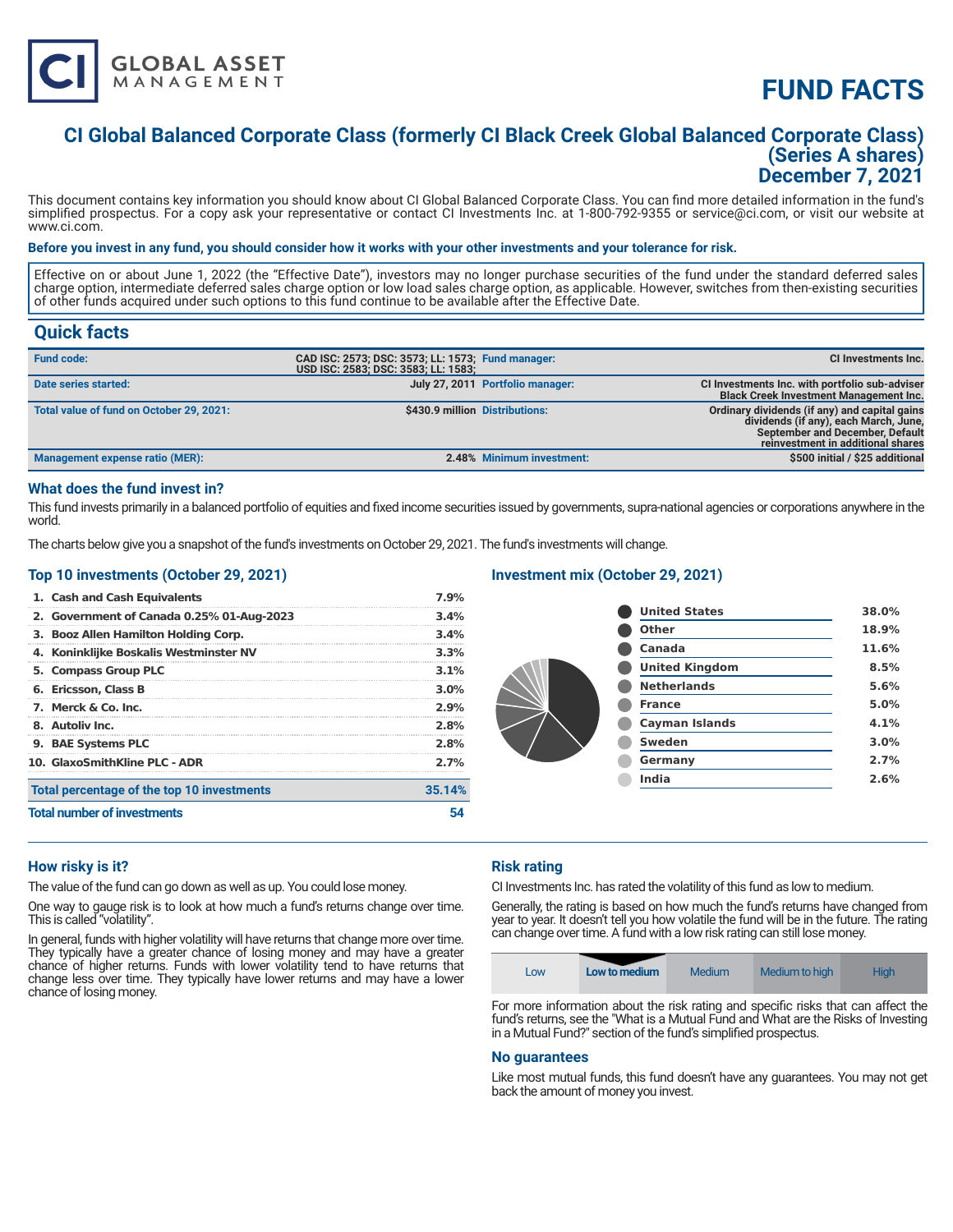# **CI Global Balanced Corporate Class (formerly CI Black Creek Global Balanced Corporate Class) (Series A shares)**

### **How has the fund performed?**

This section tells you how Series A securities of the fund have performed over the past 9 calendar years. Returns are after expenses have been deducted. These expenses reduce the fund's returns.

#### **Year-by-year returns**

This chart shows how Series A securities of the fund performed in each of the past 9 calendar years. This fund series dropped in value in 1 of the last 9 calendar years. The range of returns and change from year to year can help you assess how risky the fund has been in the past. It does not tell you how the fund will perform in the future.



#### **Best and worst 3-month returns**

This table shows the best and worst returns for Series A securities of the fund in a 3- month period over the past 9 calendar years. The best and worst 3-month returns could be higher or lower in the future. Consider how much of a loss you could afford to take in a short period of time.

|                    | <b>Return</b> | 3 months ending  | If you invested \$1,000 at the beginning of the period |
|--------------------|---------------|------------------|--------------------------------------------------------|
| <b>Best return</b> | 13.6%         | January 31, 2013 | Vour investment would be \$1,136.                      |
| Worst return       | -10.7%        | March 31, 2020   | Your investment would be \$893.                        |

#### **Average return**

As at October 29, 2021, a person who invested \$1,000 in this series of securities of the fund 10 years ago now has \$2,117. This works out to an annual compound return of 7.8%.

### **Who is this fund for?**

#### **This fund may be suitable for you if you:**

- want reduced volatility through diversified exposure to both global equity and fixed income securities
- are investing for the medium term<br>• can tolerate low to medium risk
- can tolerate low to medium risk

### **A word about tax**

In general, you'll have to pay income tax on any money you make on a fund. How much you pay depends on the tax laws of where you live and whether you hold the fund in a registered plan, such as a Registered Retirement Savings Plan or a Tax-Free Savings Account.

Keep in mind that if you hold your fund in a non-registered account, fund distributions are included in your taxable income, whether you get them in cash or have them reinvested.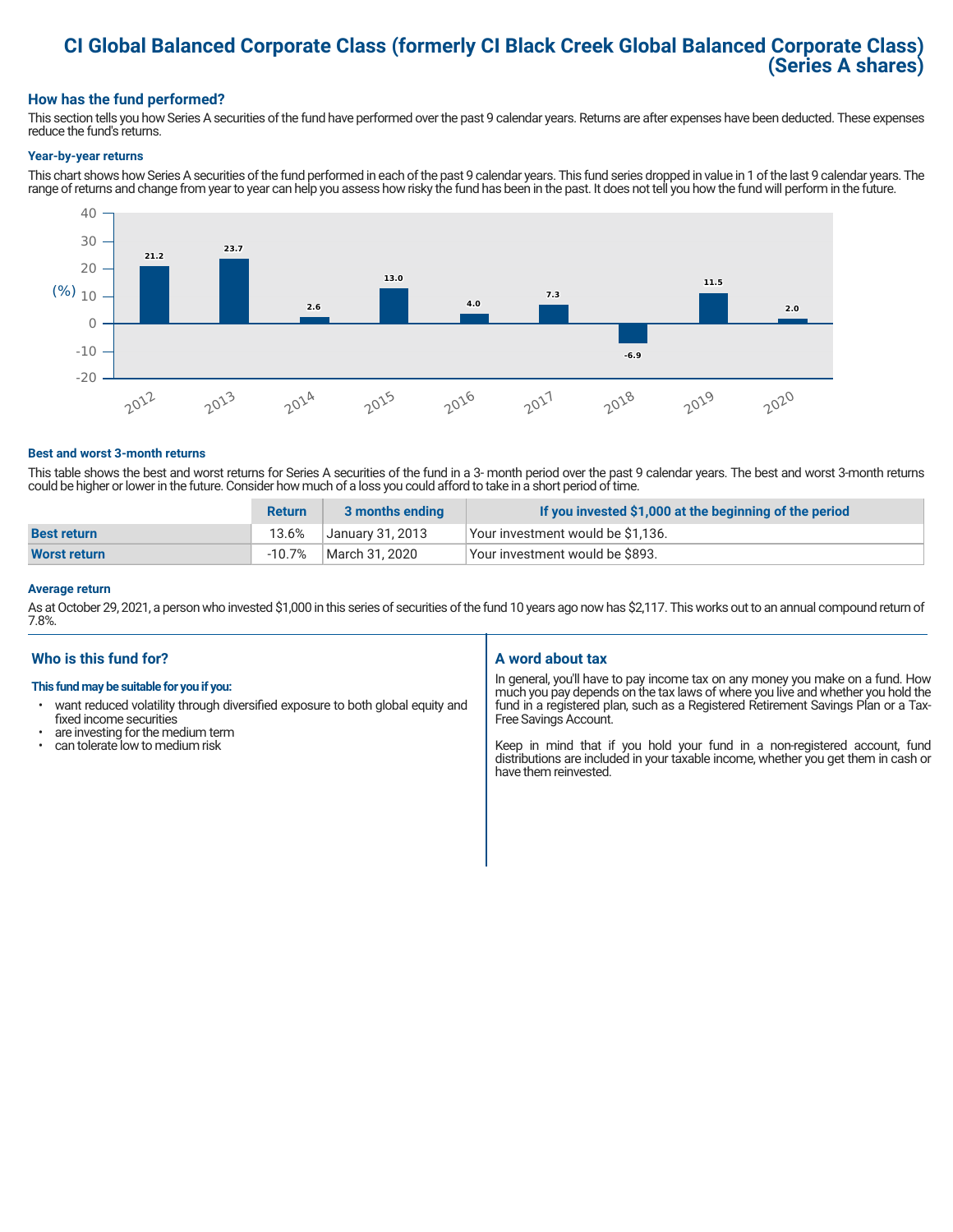# **CI Global Balanced Corporate Class (formerly CI Black Creek Global Balanced Corporate Class) (Series A shares)**

#### **How much does it cost?**

The following tables show the fees and expenses you could pay to buy, own and sell Series A securities of the fund. The fees and expenses — including any commissions — can vary among series of a fund and among funds. Higher commissions can influence representatives to recommend one investment over another. Ask about other funds and investments that may be suitable for you at a lower cost.

#### **1. Sales charges**

You may have to choose a sales charge option when you buy Series A securities of the fund. Ask about pros and cons of each option.

| What you pay                           |                                                      | <b>How it works</b>                                                                                                                                                                                                                                                                                            |
|----------------------------------------|------------------------------------------------------|----------------------------------------------------------------------------------------------------------------------------------------------------------------------------------------------------------------------------------------------------------------------------------------------------------------|
| in percent $(\%)$                      | in dollars<br>$($ \$)                                |                                                                                                                                                                                                                                                                                                                |
| Initial sales charge                   |                                                      |                                                                                                                                                                                                                                                                                                                |
| 0 to 5.0% of the amount you buy        | \$0 to<br>$$50.00$ on<br>every<br>\$1,000 you<br>pay | You and your representative decide on the rate.<br>The initial sales charge is deducted from the amount you buy. It goes to your representative's firm as a commission.<br>$\bullet$                                                                                                                           |
| <b>Standard deferred sales charges</b> |                                                      |                                                                                                                                                                                                                                                                                                                |
| If you sell within:                    | \$0 to<br>\$55.00 on                                 | The standard deferred sales charge is a set rate and is deducted from the amount you sell based on the initial cost and<br>number of those securities.                                                                                                                                                         |
| 5.5%<br>1 year of buying               | every<br>\$1,000 of                                  | When you buy the fund, we pay your representative's firm a commission of 5%. Any standard deferred sales charge you pay<br>$\bullet$<br>when you sell the fund goes to us.                                                                                                                                     |
| 5.0%<br>2 years of buying              | original<br>cost you                                 | You can sell up to 10% of your securities each year without paying a standard deferred sales charge subject to certain<br>restrictions ("10% free redemption right"). Your 10% free redemption right is reduced by the equivalent number of securities                                                         |
| 5.0%<br>3 years of buying              | sell                                                 | you would have received if you had reinvested any cash distributions you received during the calendar year. If you exercised<br>your 10% redemption right and redeem your securities before the standard deferred sales charge schedule has expired, your                                                      |
| 4.0%<br>4 years of buying              |                                                      | standard deferred sales charge on a full redemption would be the same as if you had not redeemed securities under your<br>10% free redemption right.                                                                                                                                                           |
| 4.0%<br>5 years of buying              |                                                      | If you hold the fund in a non-registered account, if applicable, you can ask to receive cash distributions which are not<br>subject to standard deferred sales charges.<br>You can switch between standard deferred sales charge funds at any time without paying this sales charge. The standard<br>$\bullet$ |
| 3.0%<br>6 years of buying              |                                                      |                                                                                                                                                                                                                                                                                                                |
| 2.0%<br>7 years of buying              |                                                      | deferred sales charge schedule will be based on the date you bought securities of the first fund and the rates and duration<br>of such schedule shall continue to apply.                                                                                                                                       |
| 0.0%<br>After 7 years                  |                                                      | Your securities will be converted into the initial sales charge option after the expiry of the standard deferred sales charge<br>schedule if you qualify for CI Prestige (and if available for your securities) and such securities will participate in CI Prestige.                                           |
| Low-load sales charges                 |                                                      |                                                                                                                                                                                                                                                                                                                |
| If you sell within:                    | \$0 to<br>\$30.00 on<br>every                        | The low-load sales charge is a set rate and is deducted from the amount you sell based on the initial cost and number of<br>those securities.<br>When you buy the fund, we pay your representative's firm a commission of up to 2.5%. Any low-load sales charge you pay                                        |
| 3.0%<br>1 year of buying               | \$1,000 of                                           | when you sell the fund goes to us.                                                                                                                                                                                                                                                                             |
| 2.5%<br>2 years of buying              | original<br>cost you                                 | If you hold the fund in a non-registered account, if applicable, you can ask to receive cash distributions which are not<br>subject to low-load sales charges.                                                                                                                                                 |
| 2.0%<br>3 years of buying              | sell                                                 | . You can switch between low-load sales charge funds at any time without paying this sales charge. The low-load sales<br>charge schedule will be based on the date you bought securities of the first fund and the rates and duration of such                                                                  |
| 0.0%<br>After 3 years                  |                                                      | schedule shall continue to apply.<br>Your securities will be converted into the initial sales charge option after the expiry of the low-load sales charge schedule if                                                                                                                                          |
|                                        |                                                      | you qualify for CI Prestige (and if available for your securities) and such securities will participate in CI Prestige.                                                                                                                                                                                        |